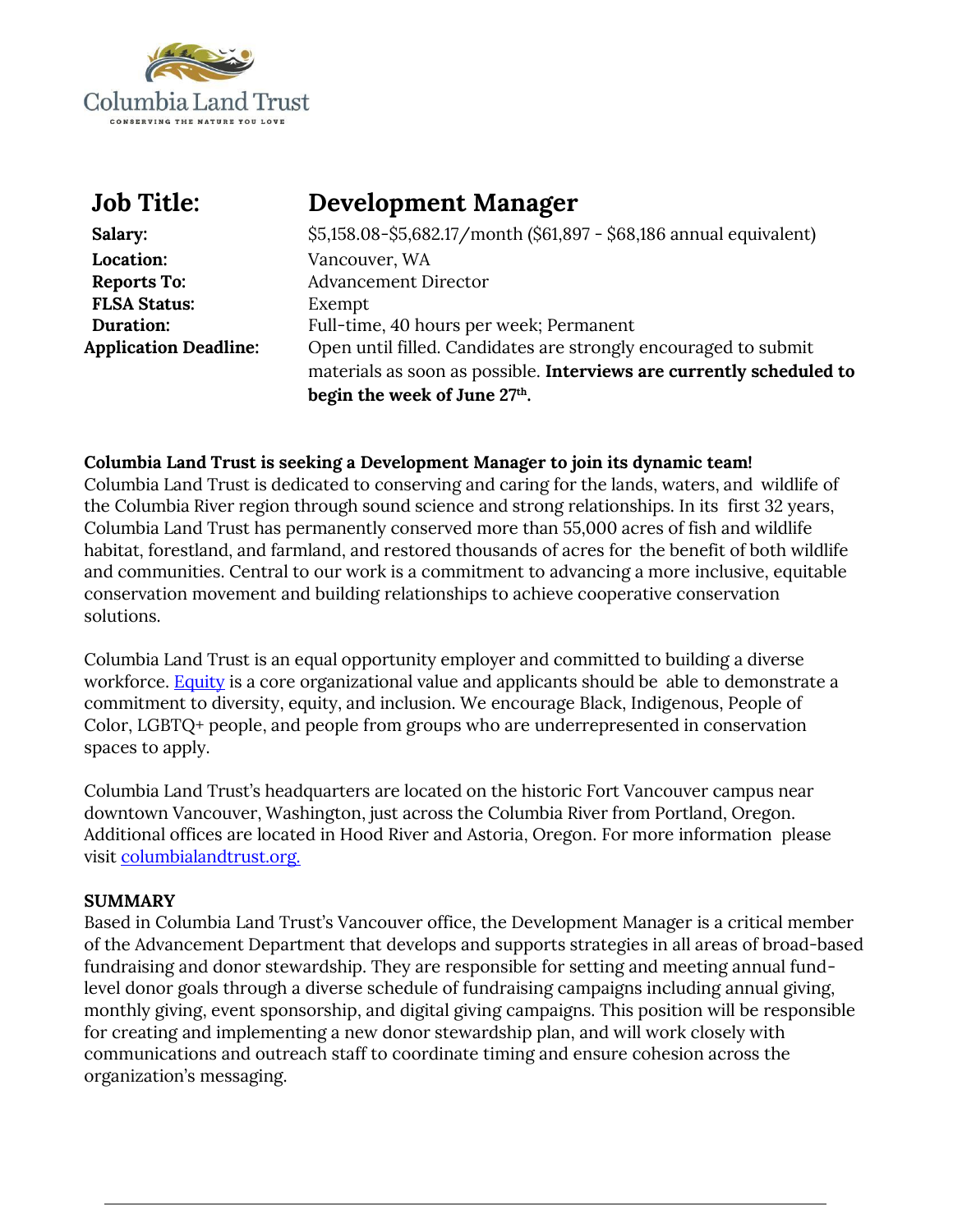

## **ESSENTIAL DUTIES AND RESPONSIBILITIES**

Must have strong relationship building skills and experience in donor-centered fundraising. Excellent project management skills and enthusiasm for collaboration are necessary this role.

### **Annual Fund**

- Establish fundraising campaign plan and tactics that supports overall organizational goals
- Work collaboratively with Advancement team and program team members to create a strategic fundraising plan that aligns with events, communications, and other Land Trust programs
- Manage and implement all phases of at least two direct mail fundraising campaigns per year, with one typically occurring in the spring and one at year-end; in addition to at least three digital giving campaigns per year, such as Giving Tuesday and Give More 24
- Campaign responsibilities include sharing science-based stories that inspire donors, coordinating and producing materials, and tracking and reporting campaign results

### **Sponsorships**

• Collaborate with Outreach Manager and Advancement Director on donor engagement and event sponsorship opportunities

### **Donor Stewardship**

- Update gift acknowledgement templates annually
- Create and implement an annual stewardship matrix
- Assess current Giving Circles and integrate into larger donor stewardship plan
- Support major donor stewardship needs
- Support Board and sub-committee stewardship work

### **Donor Database**

• Collaborate with Database Administrator on gift processing, donor data management, and reporting

### **Organizational Support**

Land Trust staff support a broad range of organizational activities such as, participating in Board of Directors meetings. learning about and engaging with diversity, equity and inclusion (DEI) work, and involvement on staff committees.

The position will be based in the Land Trust's Vancouver, WA office with occasional travel throughout the region. During the COVID pandemic most staff worked from home. We have now shifted to a hybrid work plan, allowing staff to continue to work from home up to 2-3 days per week if desired. Columbia Land Trust has COVID-19 precautions for both field and office work that all staff are expected to follow.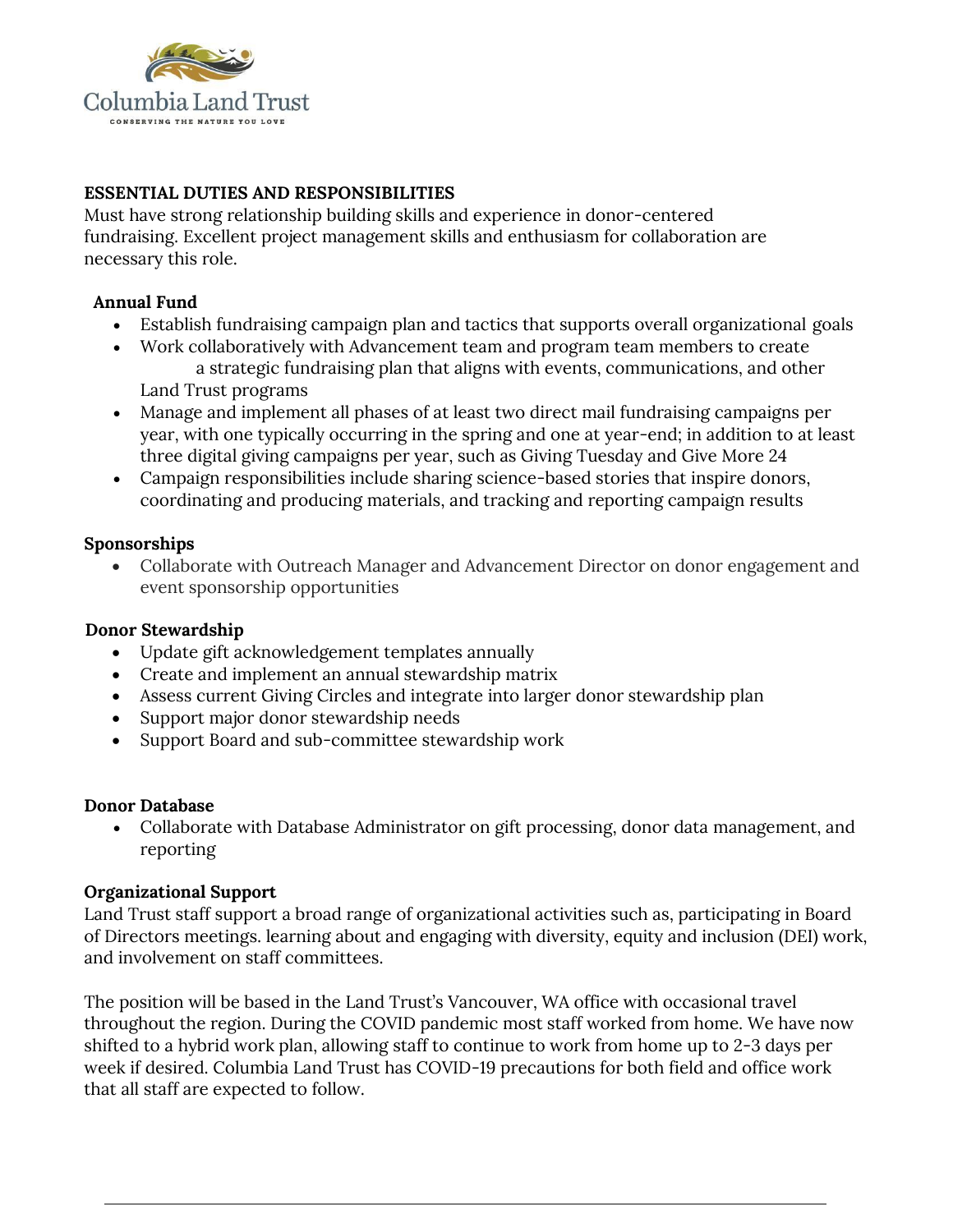

## **QUALIFICATIONS**

Columbia Land Trust expects that applicants for this position will have skills and experience with some of the work listed above, or with other similar work. However, applicants are not expected to have experience in all of these tasks in order to apply for the position. Columbia Land Trust is prepared to support the training necessary to ensure the qualified candidates have the skills to safely and effectively accomplish the work. Accommodations may be made to enable individuals with disabilities to perform the essential functions.

To thrive in this job, applicants should have:

- Experience engaging in personal and organizational diversity, equity, and inclusion efforts
- Confidence in creating donor segmentation strategies and data management
- A history of managing fundraising campaigns that acquire new donors and renew and upgrade current donors
- Experience implementing and creating donor stewardship matrices
- Experience, or interest, in creating special donor stewardship gifts and experiences
- An ability to effectively manage multiple tasks simultaneously and remain highly organized
- Strong storytelling and content creation skills
- An ability to work collaboratively and cooperatively in a team environment
- An ability to work productively with people from racially and culturally diverse backgrounds
- Rational decision-making abilities with a clear and direct communication style
- Deep experience with Microsoft Office suite and donor databases
- Appreciation and curiosity for the natural world, and for Columbia Land Trust's mission and work

## **SALARY AND BENEFITS**

Healthy, happy staff are an important element of our success and we strongly believe in and support a work/life balance. Columbia Land Trust offers a competitive salary, a comprehensive benefits package, and a supportive and positive work environment. The full salary range for this position is \$61,987-\$86,782 annually. Based on our internal equity review and candidate's qualifications the estimated starting salary will typically be between \$61,987-\$68,186 annually. The Land Trust benefits package includes paid vacation, holidays, and sick leave. Columbia Land Trust pays 100% of health and dental insurance premiums for three-quarter to full-time employees; voluntary benefits include a Section 125 -FSA and long-term disability. We also offer a match (up to 5% of annual salary) to our 401(K) retirement plan.

# **ORGANIZATIONAL COVID-19 VACCINATION INFORMATION**

Columbia Land Trust requires its employees to receive the COVID-19 vaccination and booster and have practices in place to mitigate exposure. Reasonable accommodations will be made for individuals who are unable to receive the vaccine due to a medical condition or religious belief.